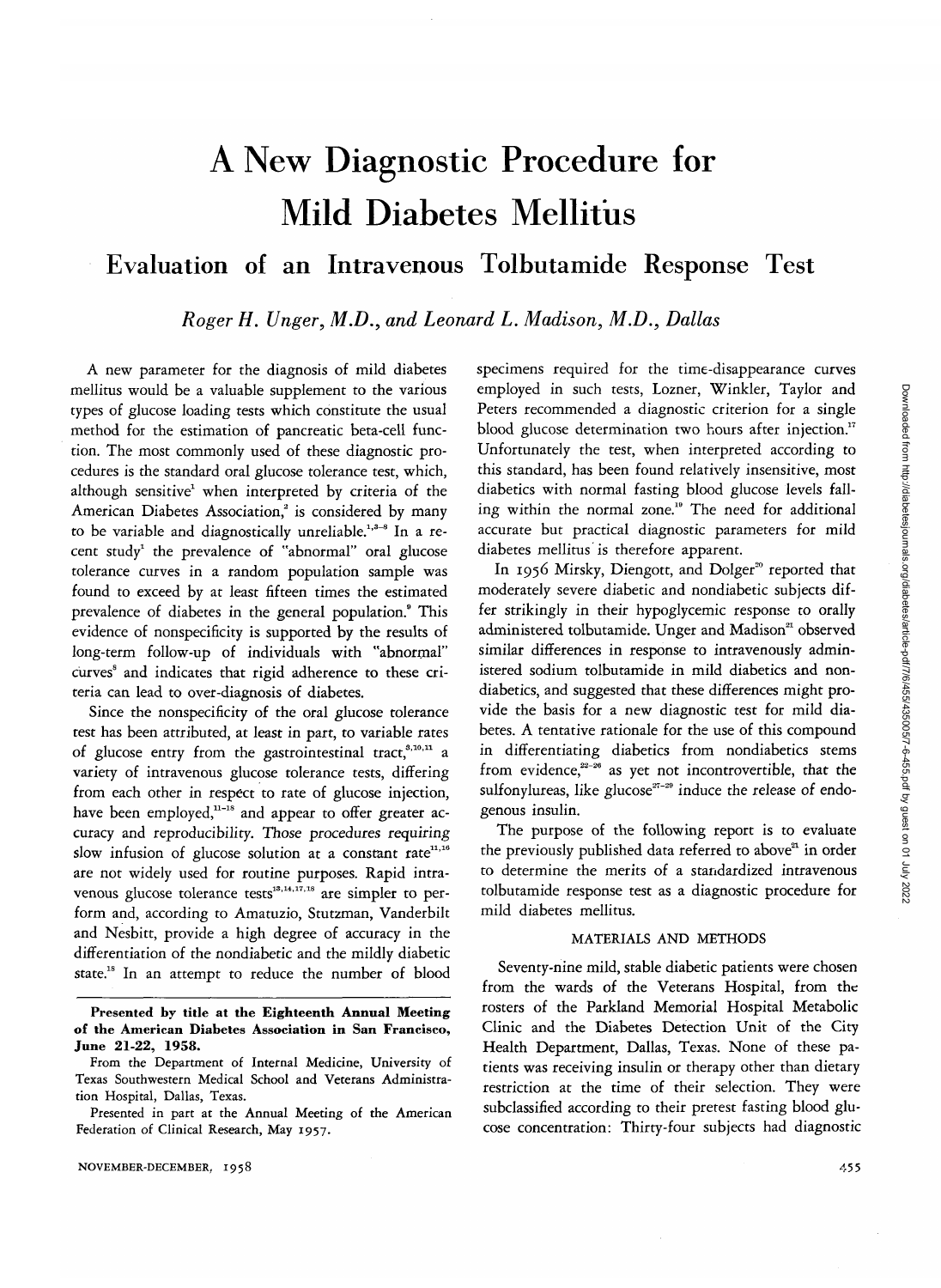elevarions (115 to 184 mg. per cent); forty-five had normal or near-normal levels (below 115 mg. per cent), including twenty-five patients with values of less than 100 mg. per cent. The diagnosis of diabetes in the latter group had been established by a three-hour oral glucose tolerance test interpreted according to the following criteria: peak blood glucose level of 200 mg. per cent or more; two-hour level of 170 mg. per cent or above; three-hour level of 135 mg. per cent or more. These stringent diagnostic criteria were applied in order to exclude from the diabetic group any nondiabetics with borderline abnormalities in glucose tolerance curve.

A control group of 100 subjects was selected from among medical, surgical, and otolaryngological patients at the Dallas Veterans Hospital (eighty-five persons) and from among medical students (fifteen persons). None of these control subjects suffered from any known acute or chronic disease of consequence and in all the oral glucose tolerance test was normal by the criteria of the American Diabetes Association.<sup>2</sup>

A standard preparatory diet containing 300 gm. of carbohydrate per day was prescribed for at least three days prior to testing. After an overnight fast a blood specimen was obtained and a gram of sodium tolbutamide\* in 11 cc. of distilled water was administered by vein over a two-minute period. Blood specimens were obtained at various intervals after the mid-point of the injection. Blood glucose determinations were performed in duplicate by the Somogyi-Nelson technic.<sup>29</sup>

#### RESULTS

The typical blood glucose response curves of each group are illustrated in figure 1.

*Comparison of nondiabetic controls and diabetic subjects.* After the intravenous injection of sodium tolbutamide nondiabetic subjects exhibited a rapid decline in blood glucose concentration, not unlike that which normally follows the intravenous injection of insulin. At twenty minutes after injection the mean level of the nondiabetic group had fallen to 60 per cent of the pretest value  $(S.D. \pm 14.2)$ , with a range of 85 to 9 per cent. At thirty minutes the mean glucose concentration reached a nadir of 51 per cent of the pretest level  $(S.D. \pm 14.8)$  and the range was from 82 to 6 per cent. The forty-minute value of 55.6 per cent  $(S.D. \pm 11.9)$  reflected an increasing prevalence of rebounding glucose levels and at sixty minutes the mean glucose concentration was 72 per cent  $(S.D. \pm 12.1)$ 



I.V. TOLBUTAMIDE RESPONSE CURVES

FIG. I. The mean blood glucose response curves of nondiabetic and diabetic subjects. (The omission of four members of the diabetic group does not appreciably alter the appearance of these curves.) The diabetic group is subdivided according to the level of FBS. The forty-five diabetics with FBS below 115 mg. per cent include those twenty-five patients with FBS below 100 mg. per cent. (Reprinted with the permission of "The Journal of Clinical Investigation," Volume 37, 1958.)

of pretest value.

In contrast, diabetic subjects exhibited a far less rapid decline toward a more distant nadir (figure i). The mean glucose concentration at twenty minutes fell to only 90 per cent of the pretest value  $(S.D. \pm 7.4)$  and ranged from 108 to 61 per cent. Thirty minutes after injection the mean level was 83 per cent  $(S.D. \pm 8.7)$ , and ranged from 105 to 49 per cent. The forty-minute value was 83 per cent  $(S.D. \pm 9.8)$ , and the sixty-minute value was  $77$  per cent  $(S.D. \pm 10.9)$ .

Forty-five members of the diabetic group had fasting blood glucose levels of below 115 mg. per cent and twenty-five of these patients had normal levels (below 100 mg. per cent). It will be noted in figure 1 that the mean tolbutamide response curve of each of these two subgroups parallels that of the more severely diabetic group and is strikingly different from that of the nondiabetic group.

This point is further emphasized in figure 2 which compares the tolbutamide response curves of thirteen nondiabetic controls with those of thirteen mild diabetic patients whose fasting blood glucose concentration was in the same normal range. Despite the similarity of the

<sup>\*</sup> Sodium tolbutamide was generously supplied by Dr. C. J. O'Donovan, The Upjohn Company, Kalamazoo, Michigan.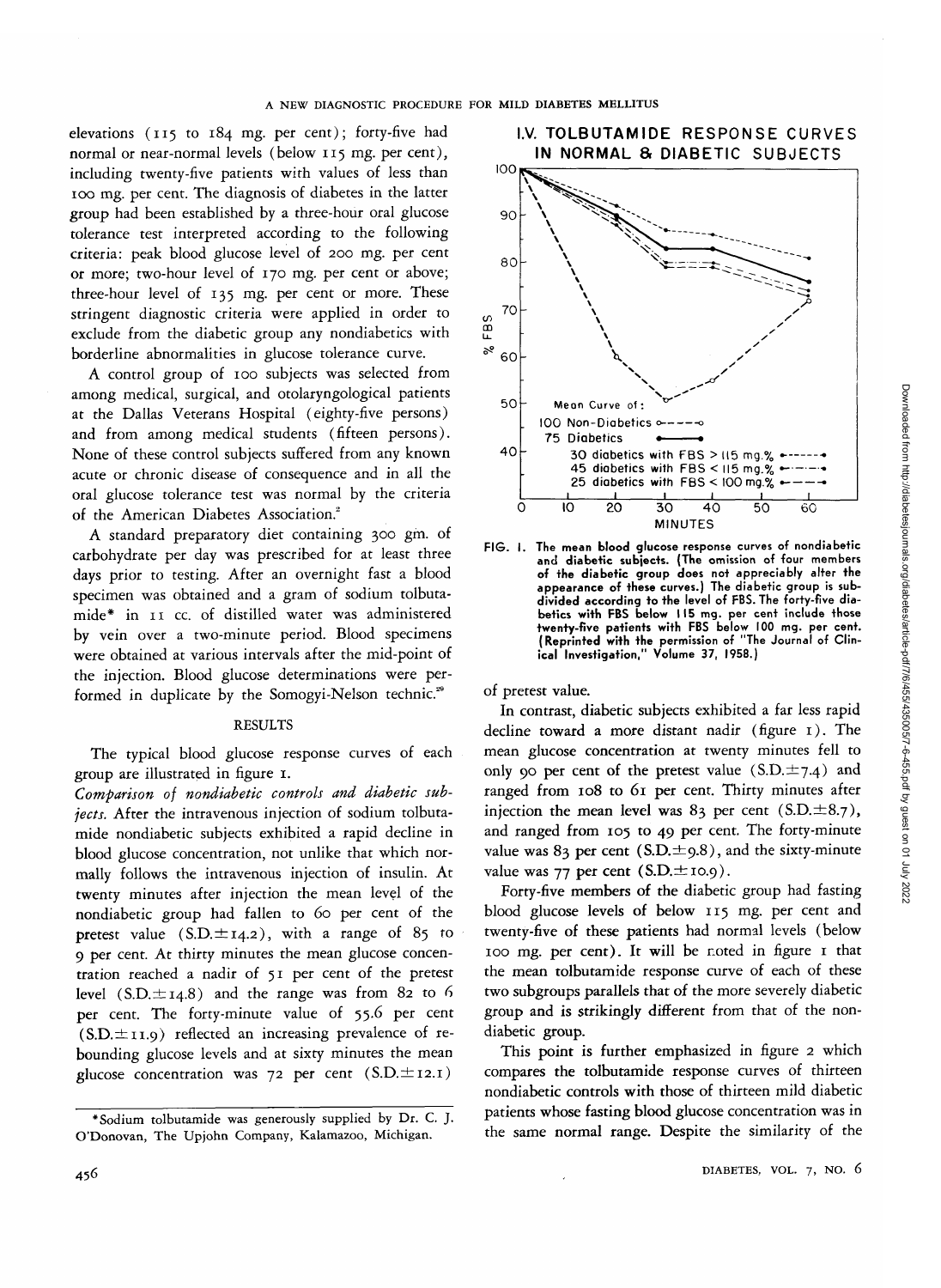

FIG. 2. Tolbutamide response curves of thirteen nondiabetic and thirteen diabetic subjects whose pretest blood glucose levels were in a similar range. The rapid fall characteristic of nondiabetic subjects is in distinct contrast to the more gradual decline typical of the diabetics, and illustrates the ability of the test to detect very mild forms of the disease. (Reprinted with the permission of "The Journal of Clinical Investigation," Volume 37, 1958.)

pretest glucose levels of each group, the precipitous decline of the nondiabetic subjects is in distinct contrast to the more gradually declining curves of the mild diabetics. *Selection of criteria for the differentiation of diabetics and nondiabetics by means of the intravenous tolbutamide response test.* Figure i reveals that, of the specimens analyzed, maximum separation of diabetic and nondiabetic response curves took place at twenty and at thirty minutes after tolbutamide injection. These points have, therefore, been selected for closer examination. In figure 3 all twenty- and thirty-minute blood glucose values, expressed as per cent of pretest level, are recorded. It will be noted that at twenty minutes, the glucose level of 96 per cent of nondiabetic subjects had fallen below 84 per cent of pretest level, and to below 80 per cent in 94 per cent of the group. However, the glucose level of 94 per cent of diabetic patients was at 84 per cent of the pretest value or above, and was at 80 per cent or above in 95 per cent of the group.

At thirty minutes after injection, blood glucose con-



FIG. 3. The blood glucose levels at twenty and at thirty minutes after tolbutamide injection, expressed as per cent of the pretest value, of all diabetic and nondiabetic subjects are recorded.

centration of 99 per cent of nondiabetic controls was less than 77 per cent of the pretest level (figure 3). This lower prevalence of "false positive" results at thirty minutes is offset by the observations in the diabetic group. In only 82 per cent of the diabetic subjects did the blood glucose level remain at 77 per cent of the pretest value or above. This increased number of false negative results among the diabetics indicates a seriously diminished degree of sensitivity at this time.

These data indicate that the arbitrary selection of 84 per cent and above as the diabetic zone for the twentyminute specimen provides a diagnostic standard which has been correct in 95 per cent of the subjects in this study. Similarly, the selection of 80 per cent of the pretest level as the upper limit of the nondiabetic zone for the twenty-minute specimen provides a standard which was accurate in 96 per cent of subjects tested. The zone between 80 and 84 per cent of the pretest level is to be considered to be presumptively abnormal though nondiagnostic.

The blood glucose level at thirty minutes seems far more specific but much less sensitive than that of the twenty-minute specimen. Only the diabetic zone is of importance here, since negative values have little sig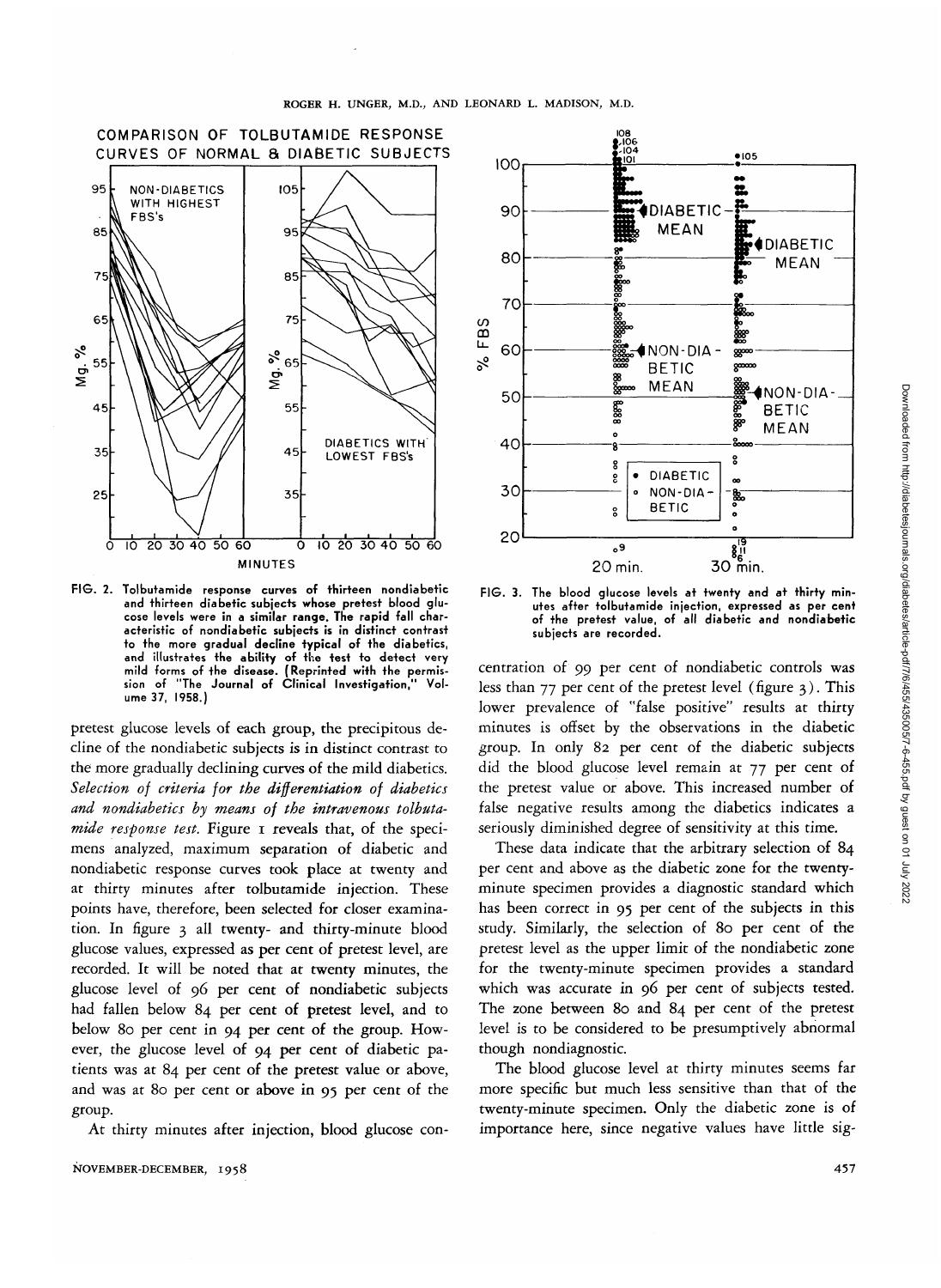nificance in excluding the disease. The interpretation of blood glucose levels of 77 per cent and above as diabetic provided 99 per cent accuracy in this series.

In the interpretation of results falling within the zone of overlap, which at twenty minutes extends from 75 to 89 per cent of pretest level and includes 10 per cent of each group, rigid adherence to the recommended criteria can lead to diagnostic errors. Instead, within this zone diagnostic probability must be taken into consideration. According to these limited data persons whose blood glucose level at twenty minutes falls within the 75 to 79 percentage range have a 21 per cent probability of diabetes; those whose level falls between 80 to 84 per cent have a 56 per cent chance of being diabetic; and between 85 to 89 per cent, the diagnostic probability is 91 per cent. Below and above the zone of overlap diagnostic accuracy approaches 100 per cent.

The probability of normality or abnormality of each range of blood glucose response for the twenty- and thirty-minute specimens can be estimated more readily in the frequency distribution charts provided in figures 4 and 5.

*Side reactions.* Side reactions, due either to drug toxicity or to hypoglycemia, were unusual. Several patients complained of hunger and weakness during the tolbutamide test, but nervousness, trembling, sweating and headache were uncommon. Such symptoms were noted only among nondiabetics, since the blood glucose concentrations of diabetics seldom reached hypoglycemic levels during the test period. Blood glucose concentrations below 25 mg. per cent were recorded in 23 per cent of the nondiabetic subjects, few of whom complained of hypoglycemic symptoms. In several of the patients who reported hypoglycemic symptoms, blood sugar levels ranged well above 25 mg. per cent. In none of these cases was it necessary to terminate the test.

A few patients complained of transitory shoulder pain during the intravenous injection and this was attributed to venospasm. In one individual with a history of drug sensitivity manifested by generalized chronic urticaria, the onset of nausea, vomiting, abdominal pain and an acute exacerbation of urticaria followed within two minutes of the tolbutamide injection and subsided spontaneously within six hours.

#### DISCUSSION

The foregoing data indicate that the intravenous tolbutamide response test correctly differentiates known diabetic subjects from nondiabetic controls in 95 per **cent** of instances and appears, therefore, to qualify as a diagnostic test for diabetes. Furthermore, the mean



**FIG. 4. Frequency distribution of blood glucose levels twenty minutes after tolbutamide injection in 100 nondiabetic and seventy-nine mild diabetic subjects.**  $\epsilon$ 



**FIG. 5. Frequency distribution of blood glucose levels thirty minutes after tolbutamide injection in 100 nondiabetic and seventy-nine mild diabetic subjects.**

tolbutamide response curve of the forty-five mild diabetics with a normal  $(<$  100 mg. per cent) or slightly elevated (ioo to 115 mg. per cent) fasting blood sugar level closely parallels that of the thirty-four diabetics with fasting hyperglycemia (116 to 184 mg. per cent) of diagnostic proportions, and differs strikingly from that of the nondiabetics. This would indicate a degree of sensitivity sufficient to identify correctly milder forms of the disease.

Diagnostic criteria have been based on the data recorded in figure 3 at the twenty- and thirty-minute specimens, at which time separation of the groups was

**458**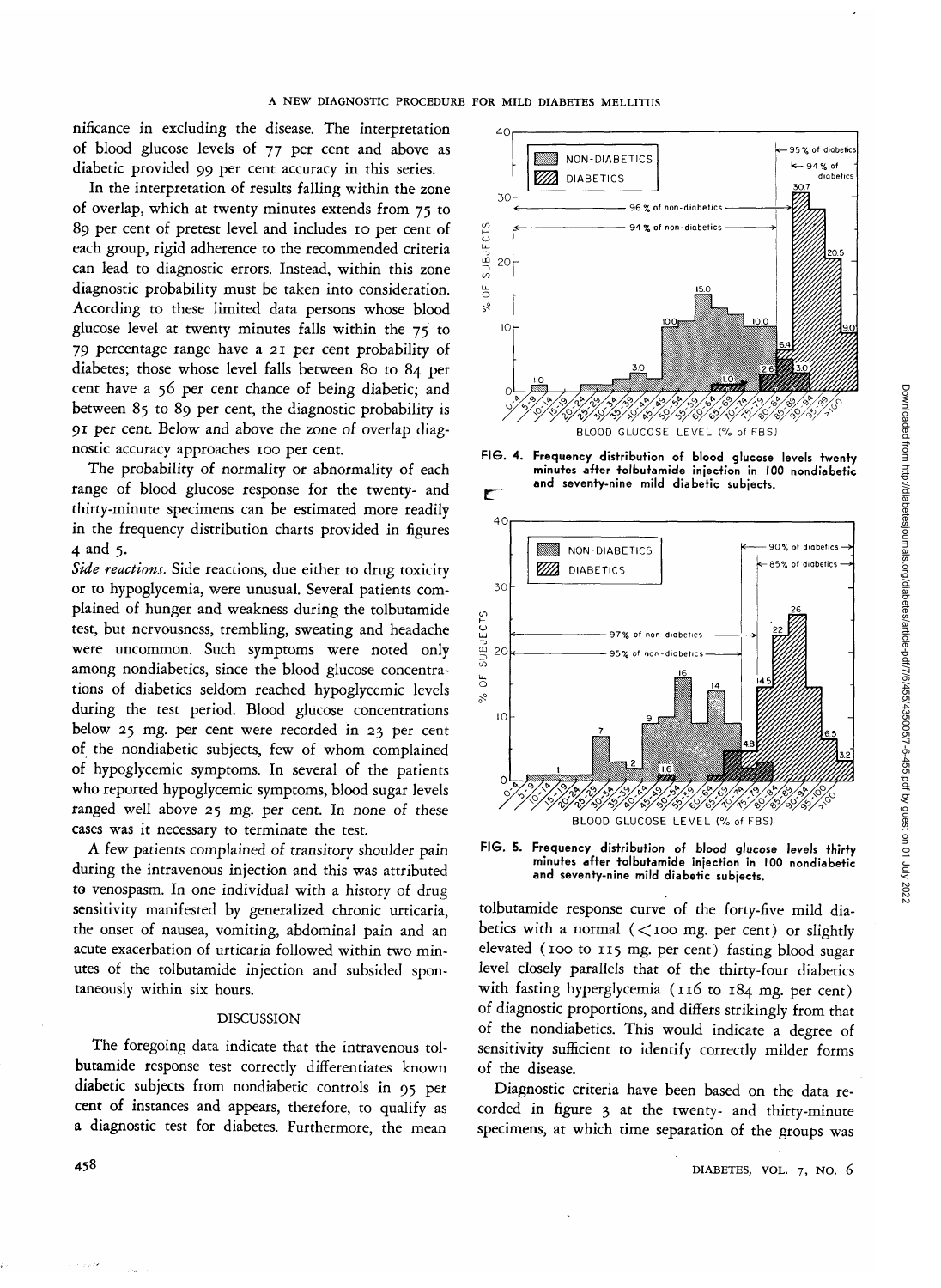maximal. On the basis of the above it is suggested that failure of the blood glucose level to fall below  $84$ per cent of the pretest level at twenty minutes after injection be considered strong diagnostic evidence of diabetes mellitus. A fall in blood glucose concentration fto 80 per cent of the pretest value or below would appear to be strong evidence against diabetes since 96 per cent of such results occurred in nondiabetics. However, a negative result does not entirely exclude diabetes mellitus since the blood glucose level of 5 per cent of diabetics fell below this level. At thirty minutes, failure of the blood glucose level to decline below 77 per cent of the pretest value constitutes even more specific evidence of diabetes. Although of little value in exclusion, this specimen is useful when abnormal, giving added significance to an abnormality at twenty minutes.

The results of an evaluation of a diagnostic test for diabetes will depend to a large degree on the composition of the normal and diabetic groups studied. Our data suggest that if, as has often been done in evaluating other tests, comparison had been restricted to medical student controls (or any similar young population sample) and to overt diabetics, complete separation of the groups would have resulted. However, since the individuals for whom such a test is designed differ markedly from both these categories, evaluations of this type are unrealistic and the standards derived therefrom misleading. For this reason in the selection of the two groups an attempt was made to simulate the population segment most apt to require such a test. In the control group the number of medical students was limited in favor of older nondiabetics, while more than half of the diabetic group were mild cases who, without treatment, maintained normal or near-normal fasting blood glucose levels despite a high-carbohydrate diet.

In any quantitative biologic measurement subjected to large-scale evaluation of this type, a certain amount of overlap between normals and abnormals is likely to appear, the result of skew in the frequency distribution curve of each group. Hence, a zone of overlap between nondiabetics and diabetics is to be expected. Diagnostic errors in this borderline area can be minimized by interpretation in terms of probability of normality or of disease, as has been recommended. Application of these principles to the interpretation of the oral glucose tolerance test, in which overlap between diabetics and nondiabetics appears to be even more extensive,<sup>1</sup> might  $r$ esolve the controversy<sup>1-8</sup> which now surrounds its diagnostic validity and standards.

In an attempt to confine the evaluation of the tolbutamide test to definite nondiabetics and unequivocal but mild diabetics, stringent and widely separated standards for the interpretation of the oral glucose tolerance test were employed in classification. Unaccounted for, therefore, in these data are those borderline individuals whose oral glucose tolerance curves fall between the criteria used in this study. Because of the uncertain status of this intermediate group, composed, as it appears to be," of both very mild diabetics and false-positive nondiabetics, a separate study has been underway to determine whether or not the tolbutamide response test can contribute to its proper classification.

Evaluation of the test in the presence of liver disease, endocrinopathies, infection, and carbohydrate restriction remains to be completed. Preliminary data suggest that carbohydrate restriction may result in a "diabetic" tolbutamide response curve. This has also been observed in starved rats,<sup>31</sup> and is consonant with the hypothesis that tolbutamide stimulates endogenous insulin secretion, since it has been shown that fasting reduces pancreatic insulin content.<sup>32</sup> Persons in this study were, therefore, instructed to consume at least 300 gm. of carbohydrate daily during the week before the test.

Among the assets of the intravenous tolbutamide response test is the fact that it is complete within thirty minutes and requires only three blood specimens. Since hypoglycemia of considerable magnitude may occur in certain of the nondiabetics, it is recommended that the test be terminated as soon as the thirty-minute specimen is obtained with the administration of carbohydrate. Although no untoward effects have occurred so far, caution is advisable in the testing of persons with atherosclerosis.

It is tempting to attribute the striking similarity of the normal tolbutamide and insulin response curves to a rapid release of insulin stored in the beta cells. If this were true, the more gradual decline characteristic of mild diabetes might then be ascribed to diminished release of insulin from the beta cells, due either to a deficiency of stored insulin or to a slower rate of release. However, extrapancreatic factors in the serum or at the cellular level might result in a similarly diminished responsiveness to the drug.

### SUMMARY AND CONCLUSIONS

Intravenous tolbutamide response tests were performed in 100 nondiabetic controls and in seventy-nine diabetic patients, and highly significant differences in the blood glucose responses of the two groups were observed. Whereas in nondiabetic subjects the blood glucose conDownloaded from http://diabetesjournals.org/diabetes/article-pdf/7/6/455/435005/7-6-455.pdf by guest on 01 July 2022 Downloaded from http://diabetesjournals.org/diabetes/article-pdf/7/6/455/435005/7-6-455.pdf by guest on 01 July 2022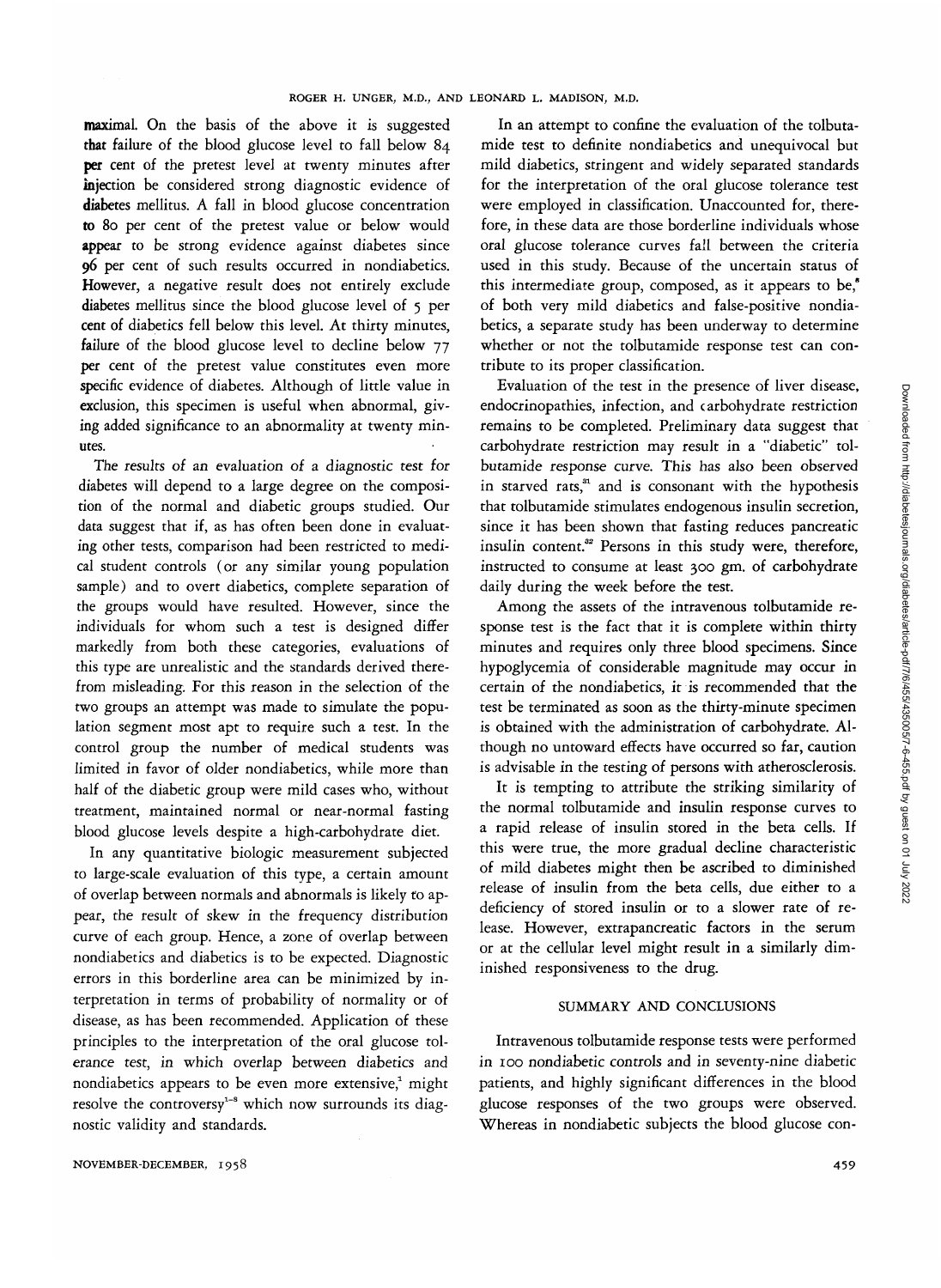centration fell sharply to a nadir between twenty and forty minutes after the tolbutamide injection, that of diabetic patients, including those with a normal and near-normal fasting blood glucose level, declined more gradually. Separation of the two groups was maximal at twenty and thirty minutes after the injection. At twenty minutes the blood glucose level of 94 per cent of diabetic patients remained at 84 per cent or more of pretest values, whereas in 96 per cent of nondiabetic subjects it had fallen to 80 per cent or less of the pretest level. These levels have been arbitrarily selected as the standards by which the test can be interpreted with maximum accuracy. The zone between 80 and 84 per cent of the pretest blood sugar level is to be considered as suspiciously abnormal though nondiagnostic. Failure of the blood sugar concentration to decline to below 77 per cent of the pretest value at thirty minutes gives additional weight to abnormalities at the twenty-minute specimen. The use of these criteria has permitted proper identification of diabetics and nondiabetics in the vast majority of subjects tested.

The intravenous tolbutamide response test appears to qualify as a diagnostic test for mild diabetes mellitus and should provide a useful supplement to the various glucose loading tests now used for this purpose. It has been found to be safe, simple, not unpleasant for the patient and has the advantage of requiring only thirty minutes for completion.

#### SUMMARIO IN INTERLINGUA

*Evalutation De Un Test Del Responsa A Tolbutamido Intravenose Como Procedimento Diagnostic In Casos Leve De Diabete Mellite*

Tests del responsa a tolbutamido intravenose esseva effectuate in 100 non-diabetic subjectos de controlo e in septanta-nove patientes diabetic. Differentias altemente significative esseva observate inter le duo gruppos in le responsas de lor glucosa sanguinee. In non-diabeticos, le concentration de glucosa sanguinee descendeva abruptemente verso su nadir que esseva attingite inter vinti e quaranta minutas post le injection de tolbutamido. In le caso de patientes diabetic—incluse illes con normal e quasi normal nivellos de glucosa sanguinee in stato jejun—le concentration descendeva plus gradualmente. Le separation del duo gruppos esseva maximal a periodos de vinti e trenta minutas post le injection. Post vinti minutas, le nivello del glucosa de sanguine de 94 pro cento del patientes diabetic remaneva a 84 pro cento o plus del valor pre-experimental, durante que in 96 pro cento del non-diabeticos illo habeva descendite a 80 pro cento o minus del valor preexperimental. Iste nivellos ha essite seligite arbitrarimente como standards per le quales le test pote esser interpretate con un maximo de accuratia. Le zona inter 80 e 84 pro cento del nivello de sucro de sanguine de ante le experimento debe esser considerate como suspiciosemente anormal ben que non como diagnostic. Si le valor trenta minutas post le injection non es inferior a 77 pro cento del valor pre-experimental, un anormalitate in le valor vinti minutas post le injection gania in signification. Per medio de iste criterios il ha essite possibile identificar diabeticos e non-diabeticos correctemente in le vaste majoritate del subjectos studiate.

Le test del responsa a tolbutamido intravenose es apparentemente qualificate a servir como test diagnostic in leve casos de diabete mellite e promitte devenir un utile supplemento pro le varie tests de cargation con glucosa que es nunc usate pro iste objectivo. Illo se ha monstrate salve, simple, non disagradabile pro le patiente, e distinguite per le avantage que illo require solmente trenta minutas pro su completion.

#### ACKNOWLEDGMENT

This work was supported by a grant from The Upjohn Company, Kalamazoo, Michigan.

#### **REFERENCES**

<sup>1</sup> Unger, R. H.: The standard two-hour glucose tolerance test in the diagnosis of diabetes mellitus in subjects without fasting hyperglycemia. Annals of Int. Med. 47:1138, 1957. <sup>2</sup>

 Diabetes Guide Book for the Physician. New York, American Diabetes Association, 1950.

<sup>3</sup> Myers, G. B., and McKean, R. M.: The oral glucose tolerance test: A review of the literature. Am. J. Clin. Path. 5:299, 1935-

*\** Soskin, S.: Use and abuse of the dextrose tolerance test. Post. Grad. Med. 10:108, 1951.

<sup>5</sup> Freeman, H., Looney, J. M., Hoskins, R. G.: Spontaneous variability of the oral glucose tolerance. J. Clin. Endocrinol. 2:431, 1942. <sup>8</sup>

<sup>6</sup> Smelo, L. S.: Discussion of paper by Seltzer et al. Diabetes 1:5, 440, 1956. <sup>7</sup>

<sup>7</sup> Fabrikant, M.: Correspondence to editor. Diabetes  $6:371$ , 1957.

 Unger, R. H., and Madison, L. L.: The diagnostic and prognostic significance of the abnormal oral glucose tolerance test as determined by long-term follow-up studies. Clin. Research Proc. 5:298, 1957.

<sup>9</sup> Wilkerson, H. L. C., and Krall, L. P.: Diabetes in a New England town. J.A.M.A. 135:209, 1947.

<sup>10</sup> Hale-White, R., and Payne, W. W.: Dextrose tolerance curve in health. Quart. J. Med. 19:393, 1926.

<sup>11</sup> Jokipii, S. G., and Turpeinen, O.: Kinetics of elimination of glucose from the blood during and after a continuous intravenous injection. J. Clin. Invest.  $33:452$ , 1954.

<sup>12</sup> Lennox, W. G., and Bellinger, M.: Blood sugar. Compari-